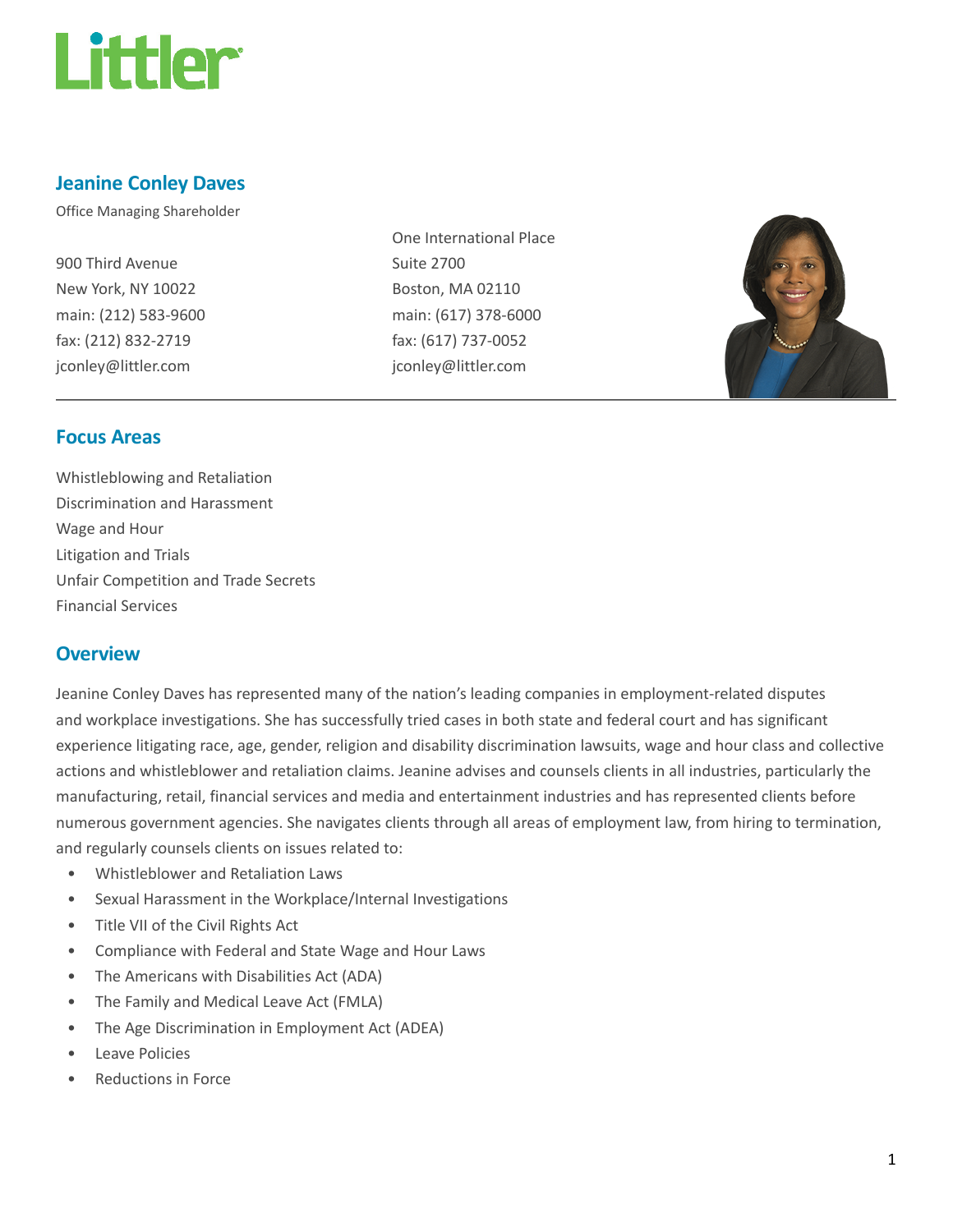

Through her experience as a trial lawyer, Jeanine is able to strategize with her clients to resolve employment disputes through the most cost-effective and efficient means for the client by obtaining favorable settlements, dismissal of actions through summary judgment or full defense verdicts at trial. Jeanine also provides extensive pre-litigation advice and counsel to clients and regularly conducts trainings on all facets of employment law and assists clients with revising employee handbooks, policies, and procedures and drafts employment agreements and restrictive covenants.

Jeanine served as a clerk to the Hon. William G. Bassler in the District Court of the District of New Jersey and has been recognized frequently for her civic and community engagement. She currently serves on the Chair of the Board of the New York Urban League and is actively involved in several organizations.

\*Not licensed to practice law in Massachusetts.

### Professional and Community Affiliations

- Member, Board of Directors, Lawyers' Committee for Civil Rights Under Law
- Immediate Past Chair, Board of Directors, New York Urban League
- Past President, Lifetime Member, Association of Black Women Attorneys
- Alumni, Fellows Board , Former Fellow, Council of Urban Professionals
- Member, National Bar Association
- Member, American Bar Association
- Member, Alternate Dispute Resolution and Labor and Employment Committees, New York State Bar Association
- Member, Enhanced Diversity in the Profession Committee, New York City Bar Association, 2015-2018
- Member, Trade Secrets Committee, New York City Bar Association
- Past Chair, Committee on Minorities in the Profession, New York City Bar Association
- Member, Metropolitan Black Bar Association
- Member, Forum of Executive Women in Philadelphia
- Member, Board of Directors, New York International Children's Film Festival
- Member, Advisory Board, Former Chair, Urban Assembly School for Criminal Justice, 2012-2018
- Advisory Board, Legal Momentum, 2014-2016
- Member, Executive Committee, Network of Bar Leaders, 2013-2016

#### Recognition

- Named, The Best Lawyers in America©, 2021-2022
- Named, CUP Catalyst in Law, Council of Urban Professionals, 2017
- Named, Private Practitioner of the Year, Metropolitan Black Bar Association, 2016
- Recipient, Outstanding Contribution to Furthering the Advancement of Minority Lawyers Award, Chambers Women in Law, 2015
- Named, Top 100 National Black Lawyers , 2014
- Named, 40 Under Forty, The Network Journal , 2013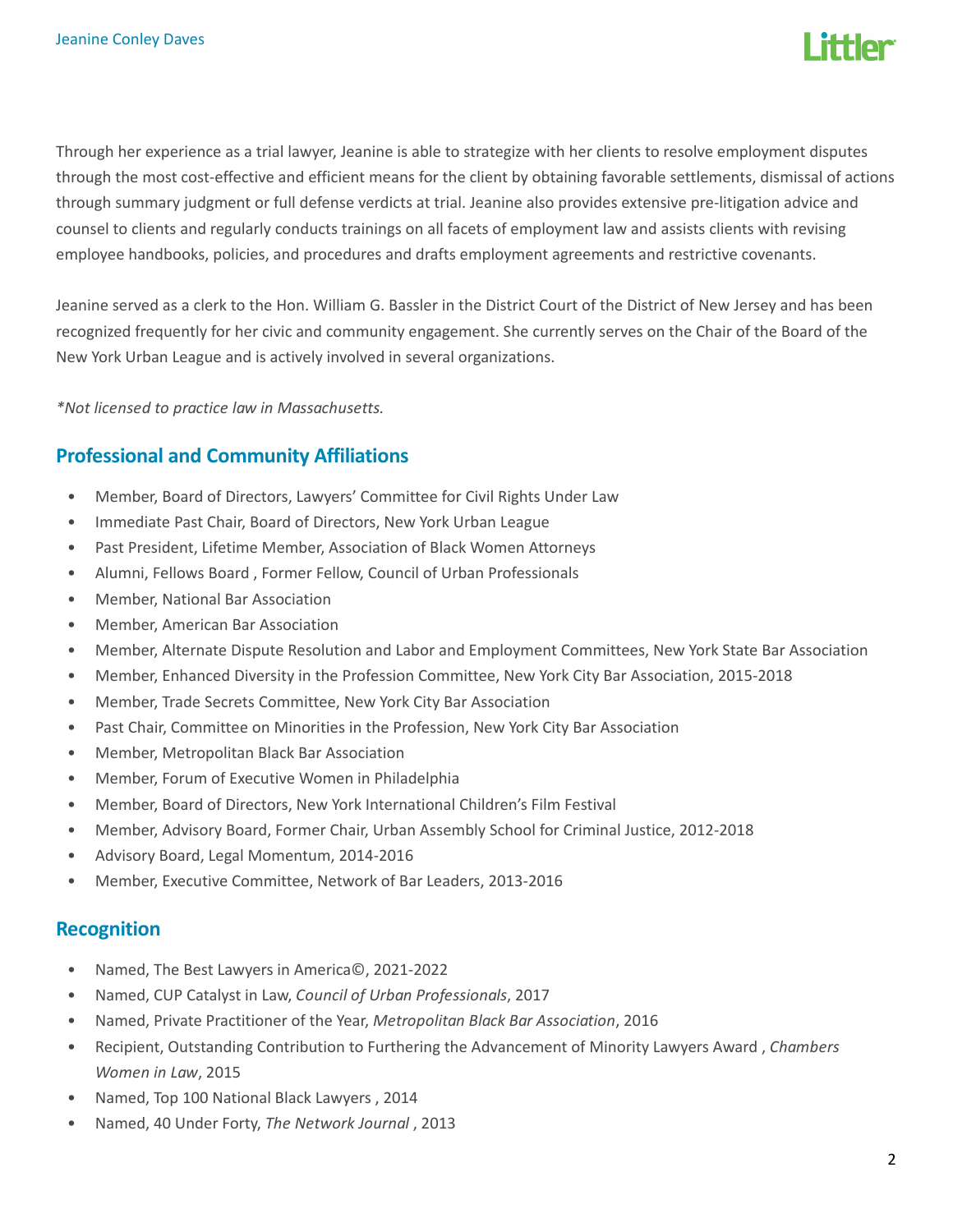

- Named, Nation's Best Advocates: 40 Lawyers Under 40, National Bar Association and IMPACT, 2012
- Named, Top 10 Attorneys to Watch, OBABL, 2012
- Recipient, Diversity Champion Award , New York City Bar Association , 2011
- Named, Super Lawyer, New York, Super Lawyers, 2013-2016
- Named, Rising Star, New York Top Women Lawyers, Super Lawyers, 2012

### **Education**

- J.D., Georgetown University Law Center, 2002
- B.S., University of North Carolina, Chapel Hill, 1998

### Bar Admissions

Pennsylvania New York

### **Courts**

- U.S. Supreme Court
- U.S. Court of Appeals, Federal Circuit
- U.S. Court of Appeals, 2nd Circuit
- U.S. District Court, Southern District of New York
- U.S. District Court, Eastern District of New York
- U.S. District Court, Eastern District of Pennsylvania
- U.S. District Court, Middle District of Pennsylvania

### Publications & Press

#### Viewpoint: Bold corporate leadership needed to eliminate Equal Pay Day

Philadelphia Business Journal March 24, 2022

#### Littler's Jeanine Conley Daves Appointed as Office Managing Shareholder in New York City

Littler Press Release February 1, 2022

#### New York Dramatically Expands Whistleblower Rights

Littler ASAP November 10, 2021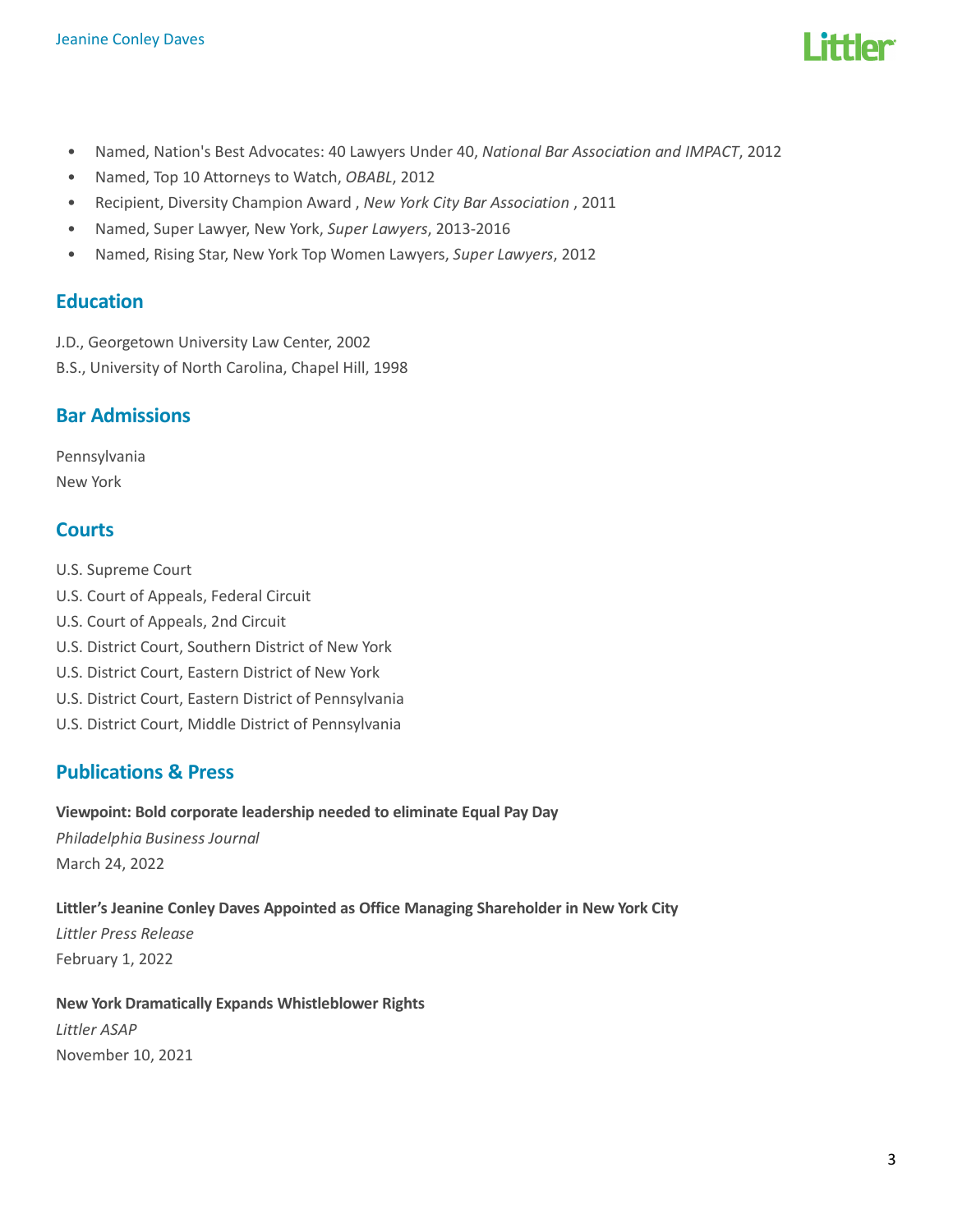

#### Best Lawyers in America© 2022 Edition Honors More Than 240 Littler Lawyers

Littler Press Release August 19, 2021

#### Avoiding Whistleblower Claims In The COVID-19 Era

Chief Executive March 23, 2021

#### Conversations with Women: The Mentor-Mentee Relationship

Littler Podcast March 17, 2021

### Best Lawyers in America© 2021 Edition Honors More Than 250 Littler Lawyers

Littler Press Release August 20, 2020

#### Littler Announces Winner of First Annual Wesley J. Fastiff Ingenuity Award

Littler Press Release January 22, 2020

#### Ten Tips for How to Spot a Whistleblower and Prevent Retaliation

Corporate Counsel Newsletter February 14, 2018

#### Council of Urban Professionals Recognizes Jeanine Conley as 2017 Catalyst in Law

Littler Press Release November 7, 2017

### Metropolitan Black Bar Association Honors Judge Kuntz During Awards Gala Brooklyn Eagle May 25, 2017

### Littler's Jeanine Conley Named Chair of the New York Urban League Board Littler Press Release April 25, 2017

Supreme Court Endorses FCA Implied False Certification Theory of Liability with Limitations Littler Insight June 22, 2016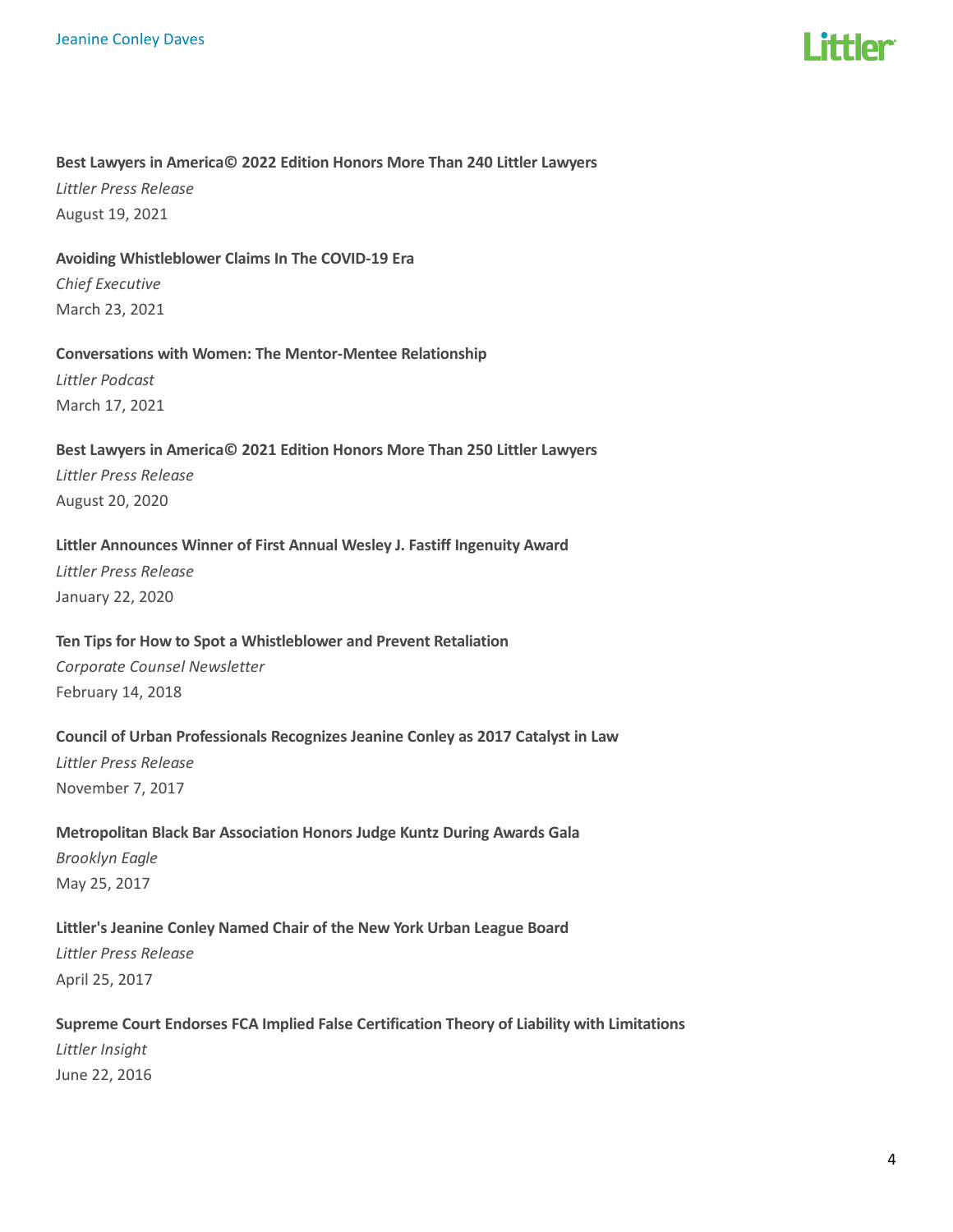

#### Littler Adds Experienced Litigator Jeanine Conley in Philadelphia and New York

Littler Press Release May 23, 2016

Meet the Women Rainmakers: Interview by Mavis Gragg Law Practice Today, ABA Law Practice Division August 2013

2013: What's New in U.S. Employment Law New York State Bar Association Corporate Counsel Newsletter, Vol. 31, No. 1 Spring/Summer 2013

### Speaking Engagements

Conducting Lawful Investigations in the Evolving Workplace Littler Executive Employer Conference May 4, 2022

It's Not Just About COVID! Major New Changes in NY State and City Employment Law February 16, 2022

Corporate and Regulatory Compliance Boot Camp 2021 - Internal Investigations 101 Financial Poise Webinar November 11, 2021

Understand the Legal Issues Regarding Pay Equity and How They Affect You

Client Webinar May 20, 2021

Evolving Service Delivery to Meet the Transforming Legal Landscape

2021 Executive Employer Conference May 14, 2021

The EEOC: What to Expect from the New Administration 2021 Executive Employer Conference May 12, 2021

COVID-19 and Return to Work Update Elevating Black Excellence Regional Summit Series: A Showcase for Black Partners May 10, 2021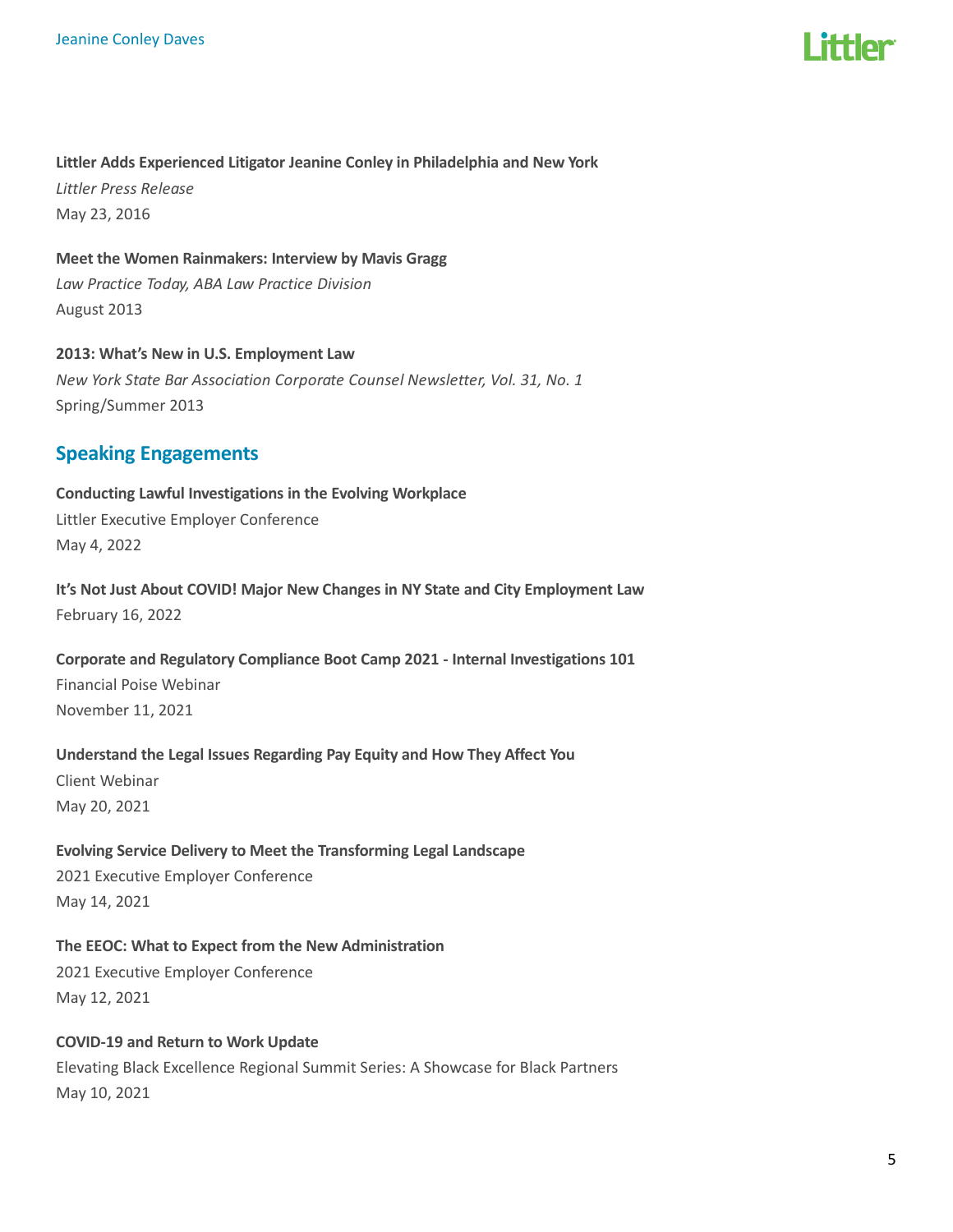

#### FMLA Leave for Workers With Chronic Illness: Verifying Medical Treatment, Avoiding Abuse

Strafford Webinar July 21, 2020

### COVID-19 FAQs with Littler

April 22, 2020

### COVID-19 FAQs with Littler Greenville SHRM Webinar April 9, 2020

### COVID-19: Navigating the Workplace Impact

MBBALearns Webinar April 9, 2020

### Can I Terminate: Considerations and Implications for Employers

Philadelphia, PA June 25, 2019

### 2019 Philadelphia Regional Employer Conference

Philadelphia, PA April 2, 2019

# Crisis Management for In-house Counsel

New York State Bar Association: Corporate Counsel Section panelist November 14, 2018

#### Sexual Harassment in the #MeToo Era

National Bar Association: Labor and Employment Section moderator October 26, 2018

### Investigations in the Wake of #MeToo NYC SHRM: Legislative and Legal Conference speaker October 18, 2018

#### Five Ways to Protect Your Company and Other Considerations in the #MeToo Era

Corporate Counsel Women of Color panelist October 10, 2018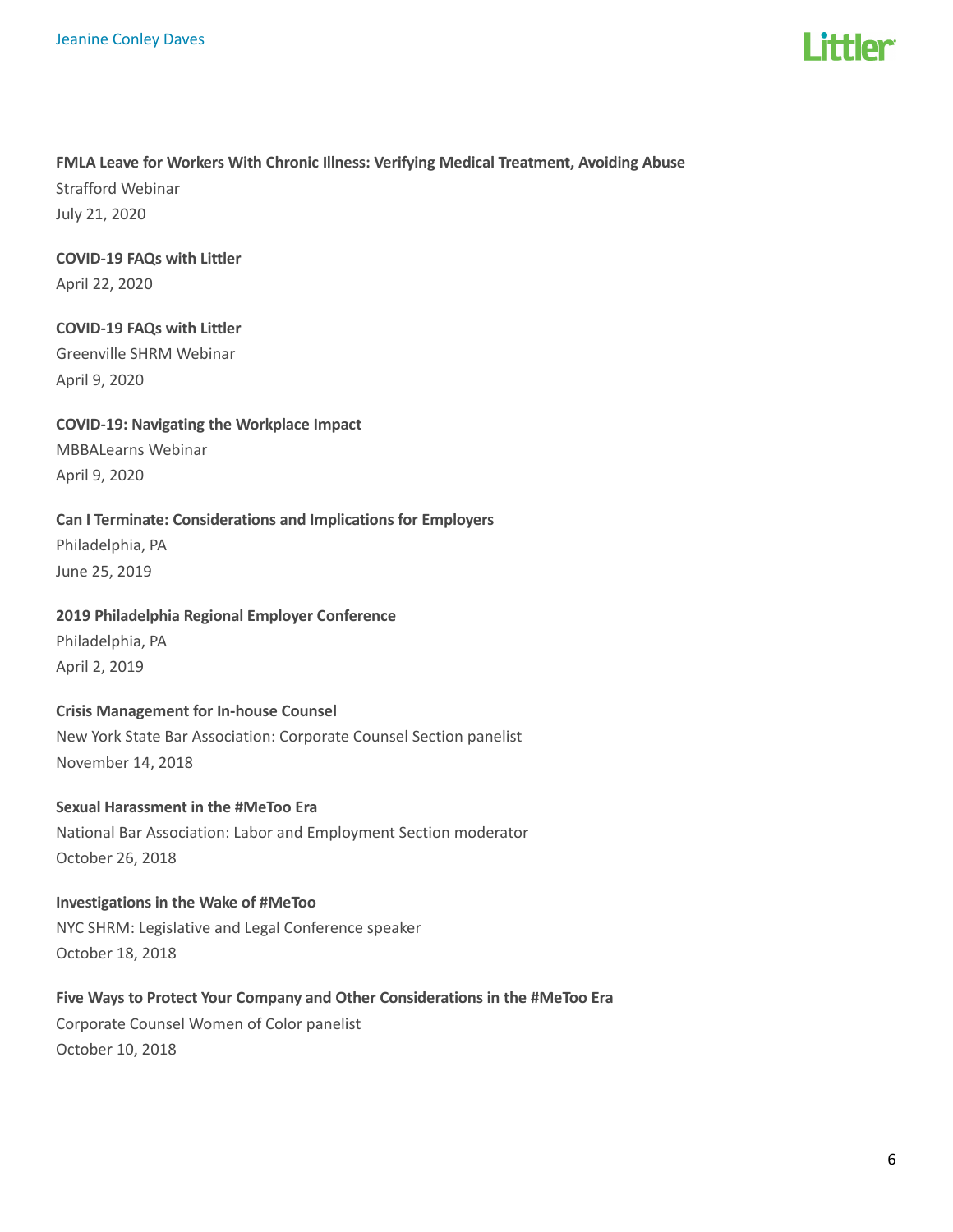

### Step into the Littler Lab: Conducting Lawful Investigations in the Wake of #MeToo Littler Executive Employer, Phoenix, AZ May 4, 2018

Restrictive Covenants and Proprietary Information: Avoiding Pitfalls, Recent Legal Developments and Consideration of Arbitration as a Lower-Cost Alternative Littler Executive Employer, Phoenix, AZ May 3, 2018

Understanding Employment Law: Sexual Harassment and the #MeToo Movement PLI faculty speaker April 12, 2018

Diversity in the Legal Profession Lawline faculty speaker March 22, 2018

Employment Law Update: From Harvey Weinstein to John Smith: Harassment in the Workplace and How to Respond When Claims are Made Metropolitan Black Bar Association, Labor and Employment panelist March 12, 2018

Navigating the Mixed-Motive Causation Standard in Title VII, ADA and FMLA Claims Strafford Webinar February 8, 2018

Panelist, Attacking and Defending Non-Competition and Non-Solicitation Agreements National Bar Association Labor & Employment Section Annual Conference, Atlanta, GA October 27, 2017

Oiling the Squeakiest Wheel: How to Handle a Whistleblower and Prevent Retaliation October 25, 2017

Gender Bias in the Law Thomson Reuters Webinar September 6, 2017

Conducting Efficient, Effective, and Lawful Workplace Investigations The 2017 Executive Employer® Conference, Phoenix, AZ May 12, 2017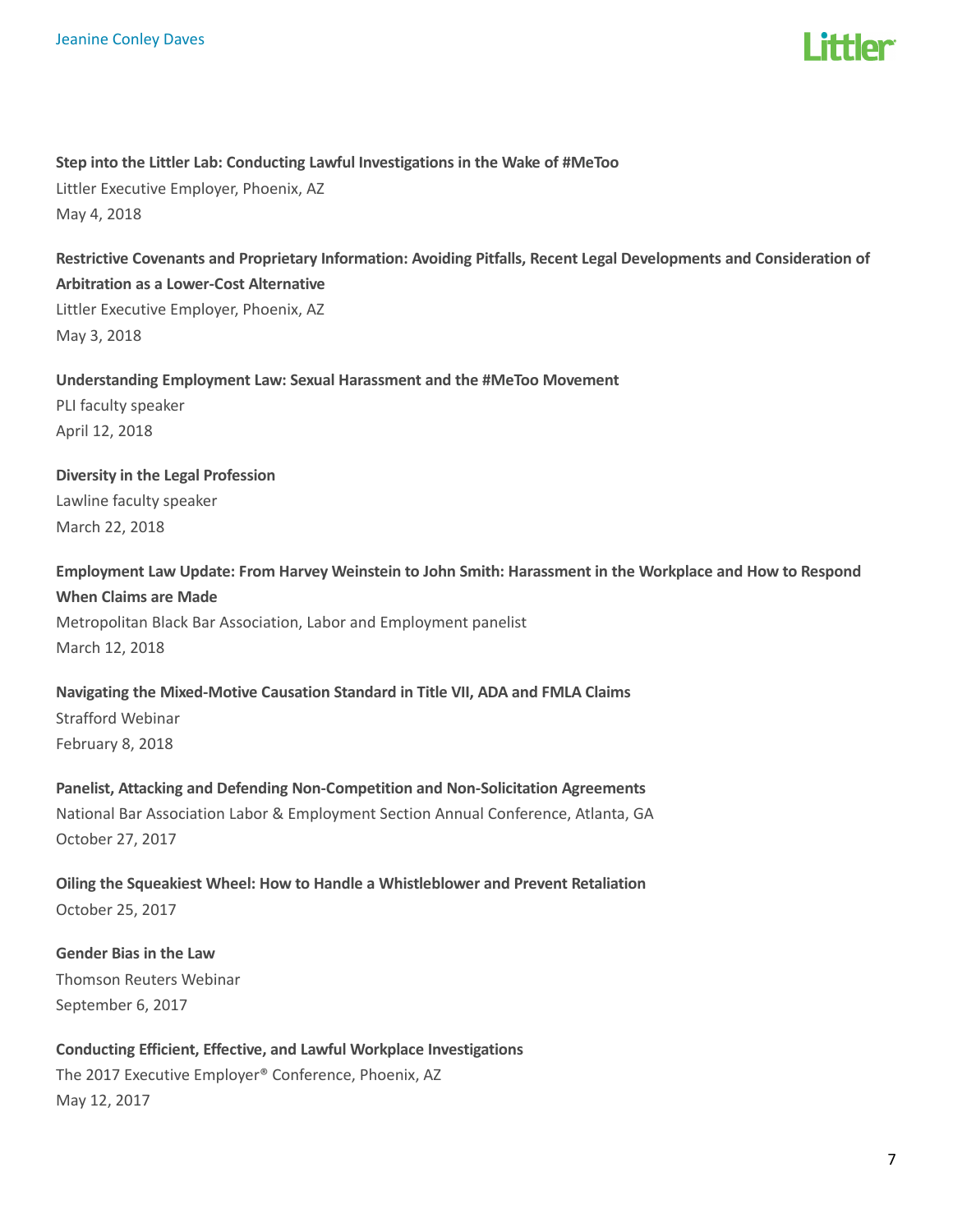

What Turns an Employee into a Whistleblower and Are Whistleblowers Good for an Organization? May 11, 2017

Psychological Issues in the Legal Profession PLI faculty speaker May 10, 2017

Employment Law Update: Internal Investigations and Whistleblower Retaliation Metropolitan Black Bar Association, Labor and Employment Section panelist March 1, 2017

Financial Services and Corporate Compliance New York, NY November 30, 2016

Posting and Tweeting Ethically - What Attorneys Need to Know National Bar Association Conference July 20, 2016

## How to Handle an Employment Discrimination Case

New York County Lawyers Association, panelist May 16, 2016

Employment Law Update Metropolitan Black Bar Association, panelist November 5, 2015

# Employment Laws: Intersection with Diversity and Affirmative Action

Financial Services Diversity Roundtable, speaker October 20, 2015

#### Ethics for Commercial Litigators

Practicing Law Institute, faculty April 30, 2014, June 26, 2013, and June 26, 2012

#### Ethics for Corporate Lawyers, Multijurisdictional Practice and Other Current Issues

Practicing Law Institute, faculty March 6, 2014